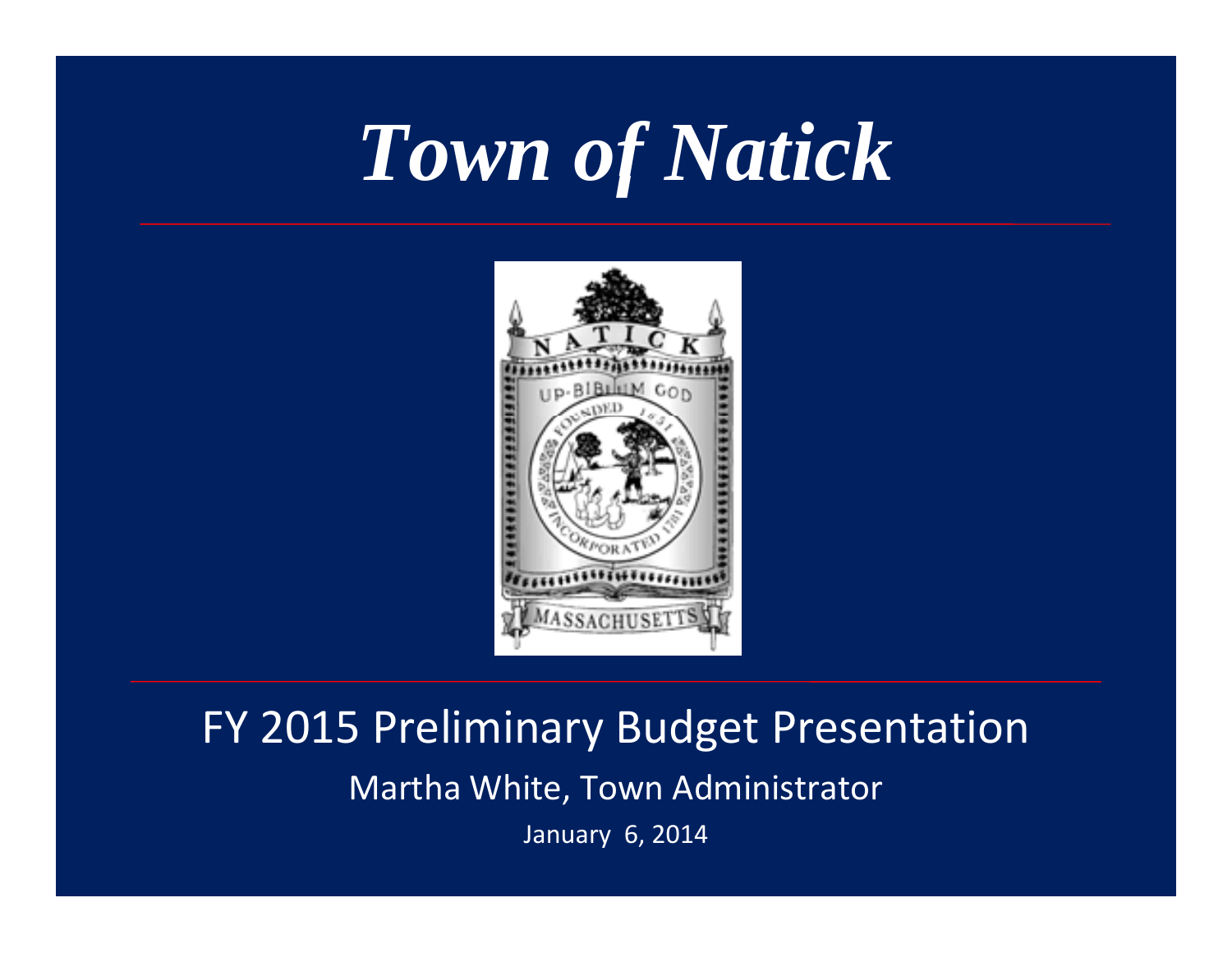



#### **Presentation Summary**:

1.Budget Process 2.Budget Shortfall 3.Balancing the Budget 4.Budget Accomplishments 5.Eye to the Future: Upcoming Issues 6.Closing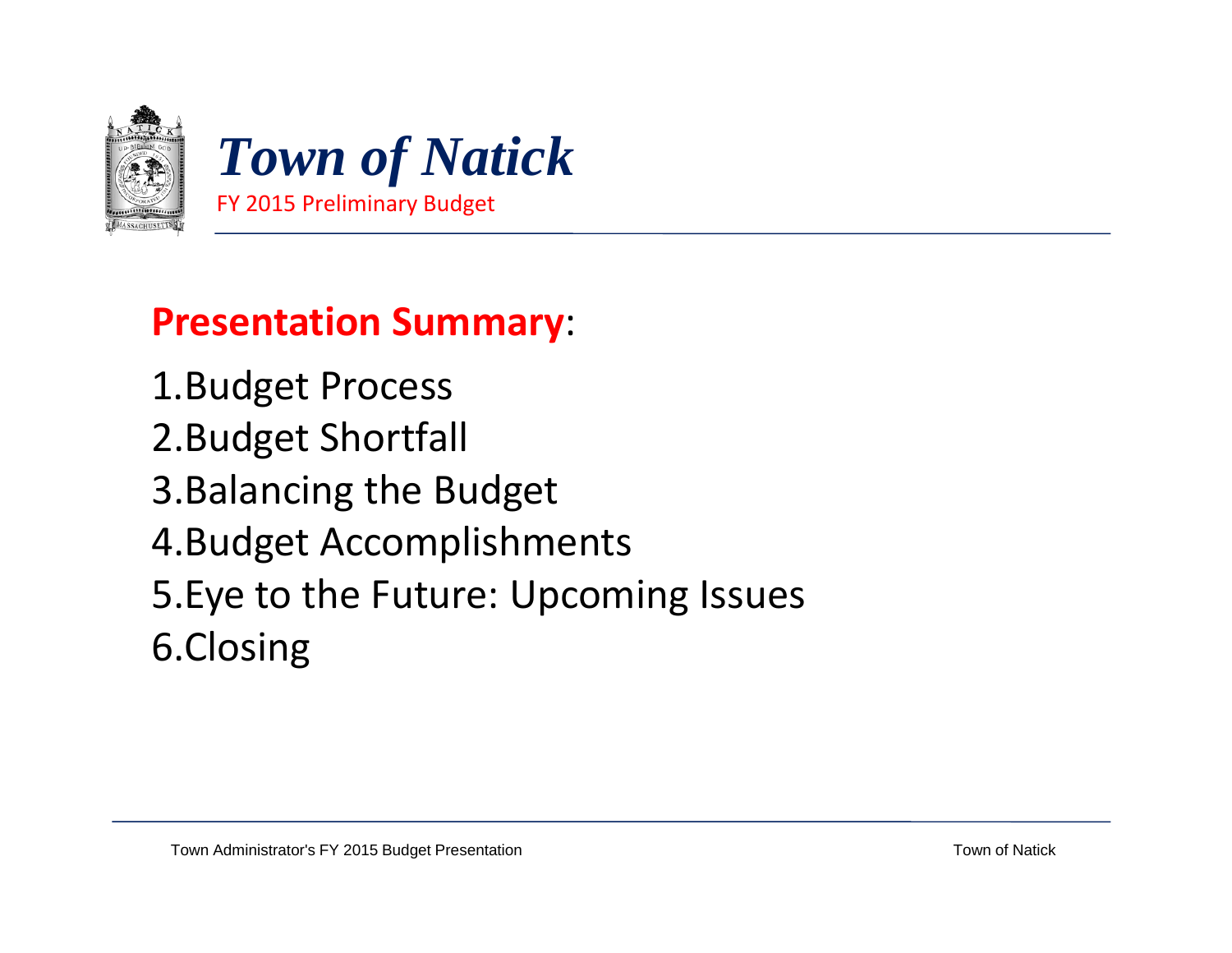

• Began internally in the fall with the issuance of the Budget Manual to all general government departments.

• Departments were advised to ensure that their budget requests represented comprehensive and careful consideration of resources needed to accomplish the mission, goals and objectives of their departments.

#### • Other key instructions included:

‐"Level‐Service Budgets" ‐ same level of service as is currently being provided in FY 2014; employee compensation and departmental expenses were budgeted accordingly accounting for fixed cost increases (i.e. contractual services, contractual employee step raises, etc.).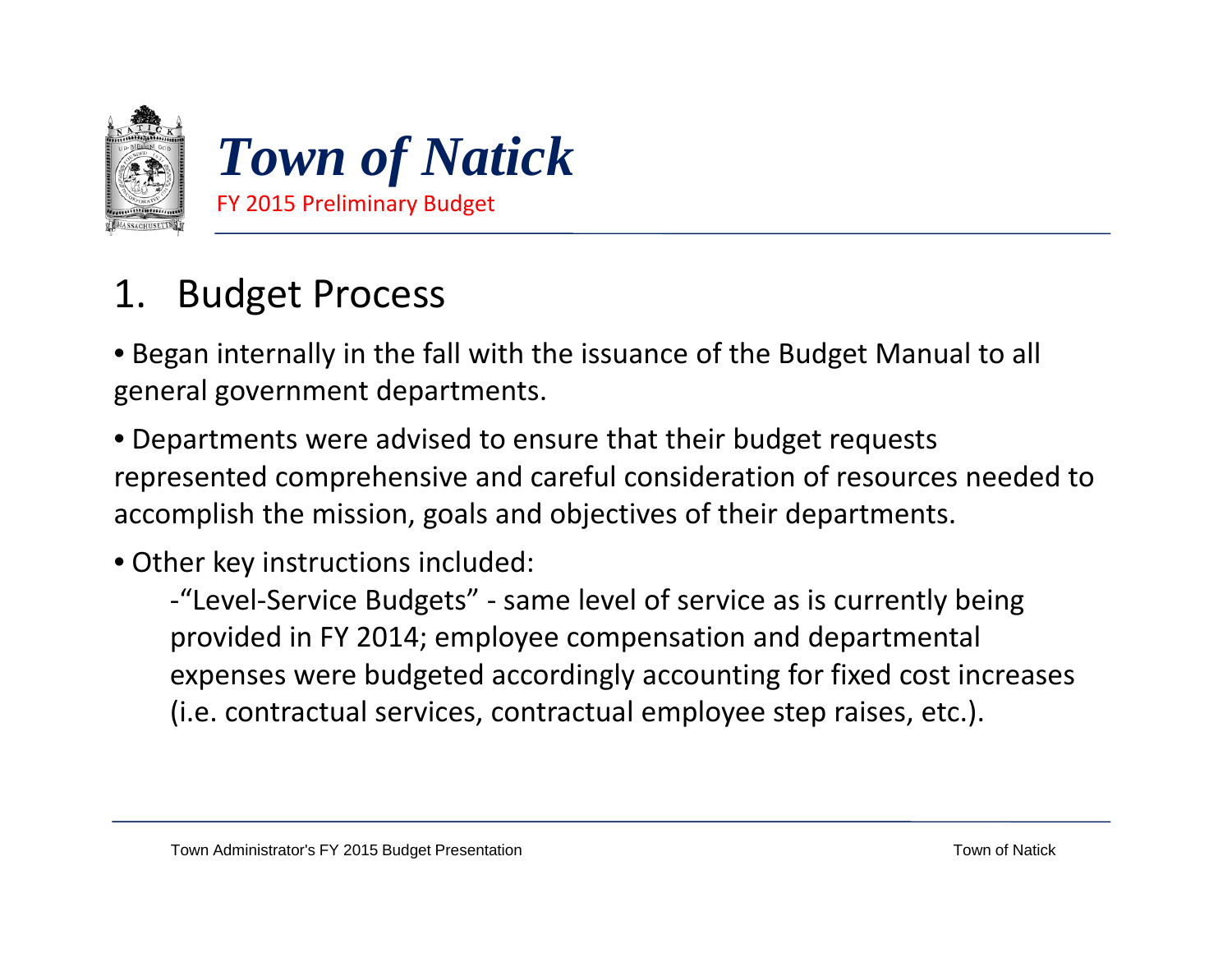

#### *Other key instructions included (con't):*

‐Cost of Living Allowances (COLAs) have been funded for all union employees. For those who do not yet have contract settlements we have included <sup>a</sup> line item within Selectmen's budget, as was done in FY 2014. If these contracts are settled during the budget process we can move the required funds into the appropriate departmental budgets prior to Town Meeting.

‐For non‐union personnel, as has been the case for the last three years, we are funding <sup>a</sup> line item within the Shared Expense budget for potential performance increases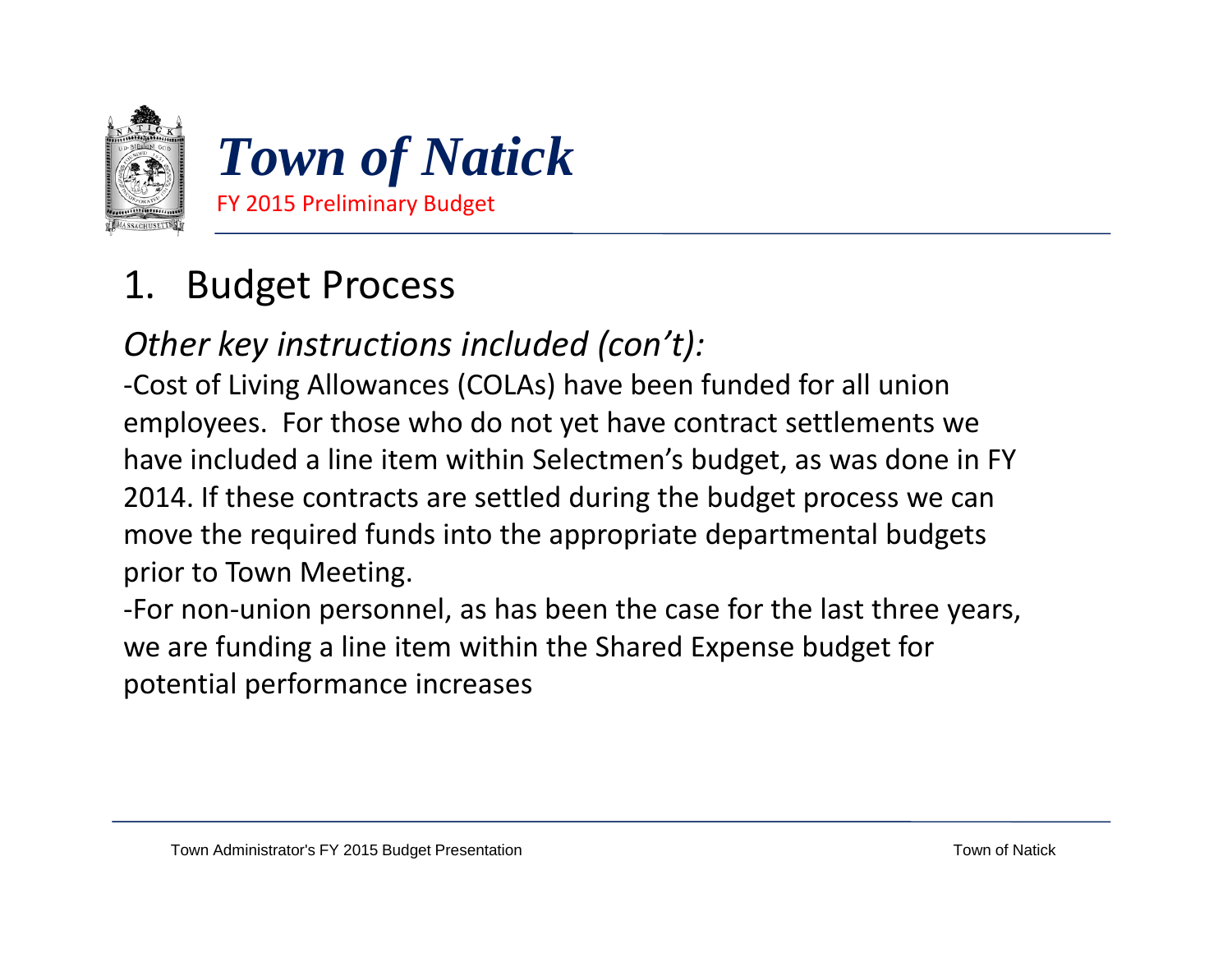

#### *Other key instructions included (con't):*

‐Program Improvement Requests: Departments asked to submit requests for costs associated with proposed service enhancements; of nearly \$940K of requests, over \$560K were approved and included in this Preliminary budget.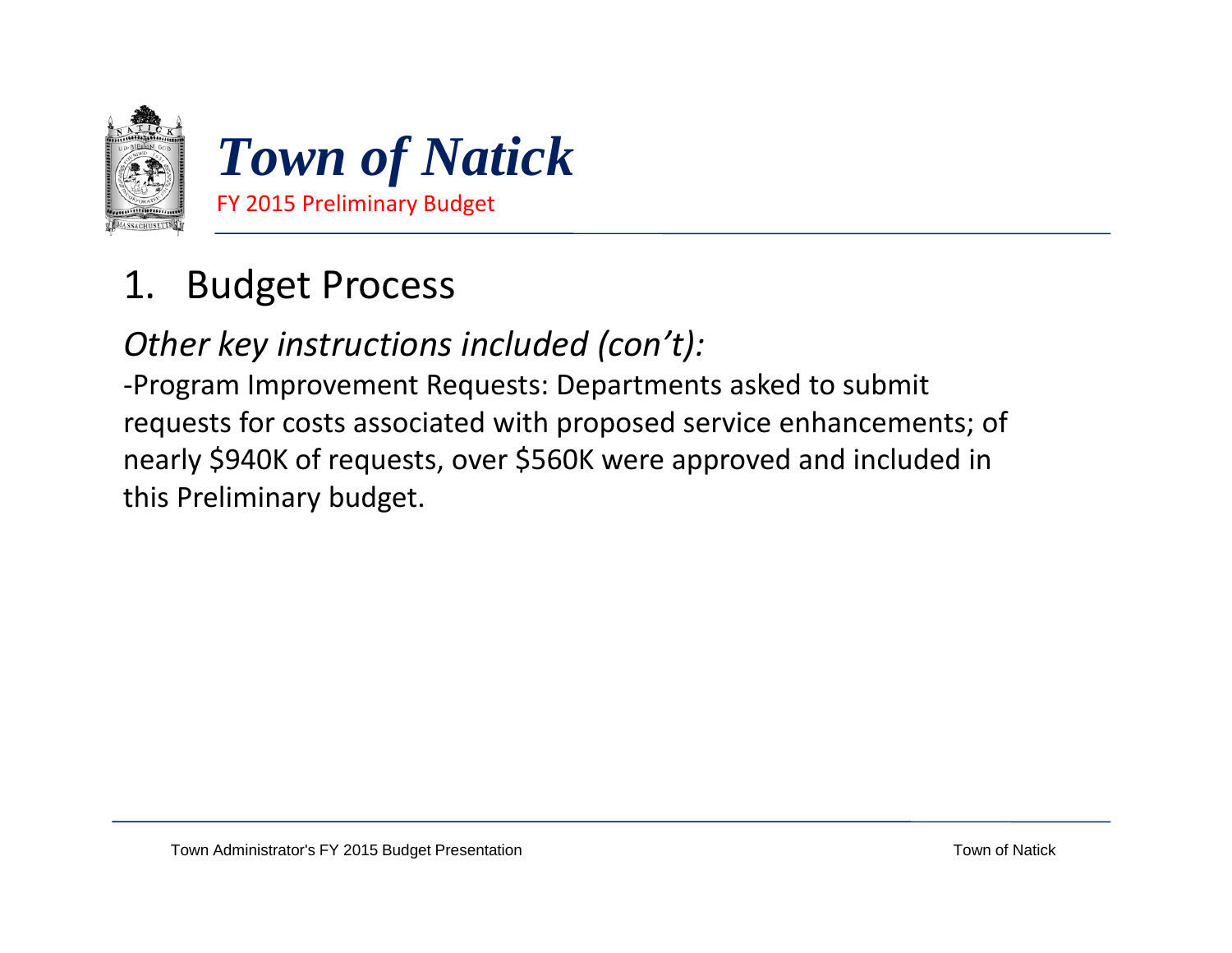

#### *Other key points:*

-Inclusive process - Department heads were encouraged to solicit participation from all levels of staff during development of their budgets in order to more fully identify and address the budget needs associated with the department's programs and services and to bring <sup>a</sup> variety of perspectives to the process.

‐The School Department has undertaken their own process for developing the operating budget of the Natick Public Schools; the Superintendent submitted his budget request to the School Committee in December. His request is reflected in the Preliminary Budget.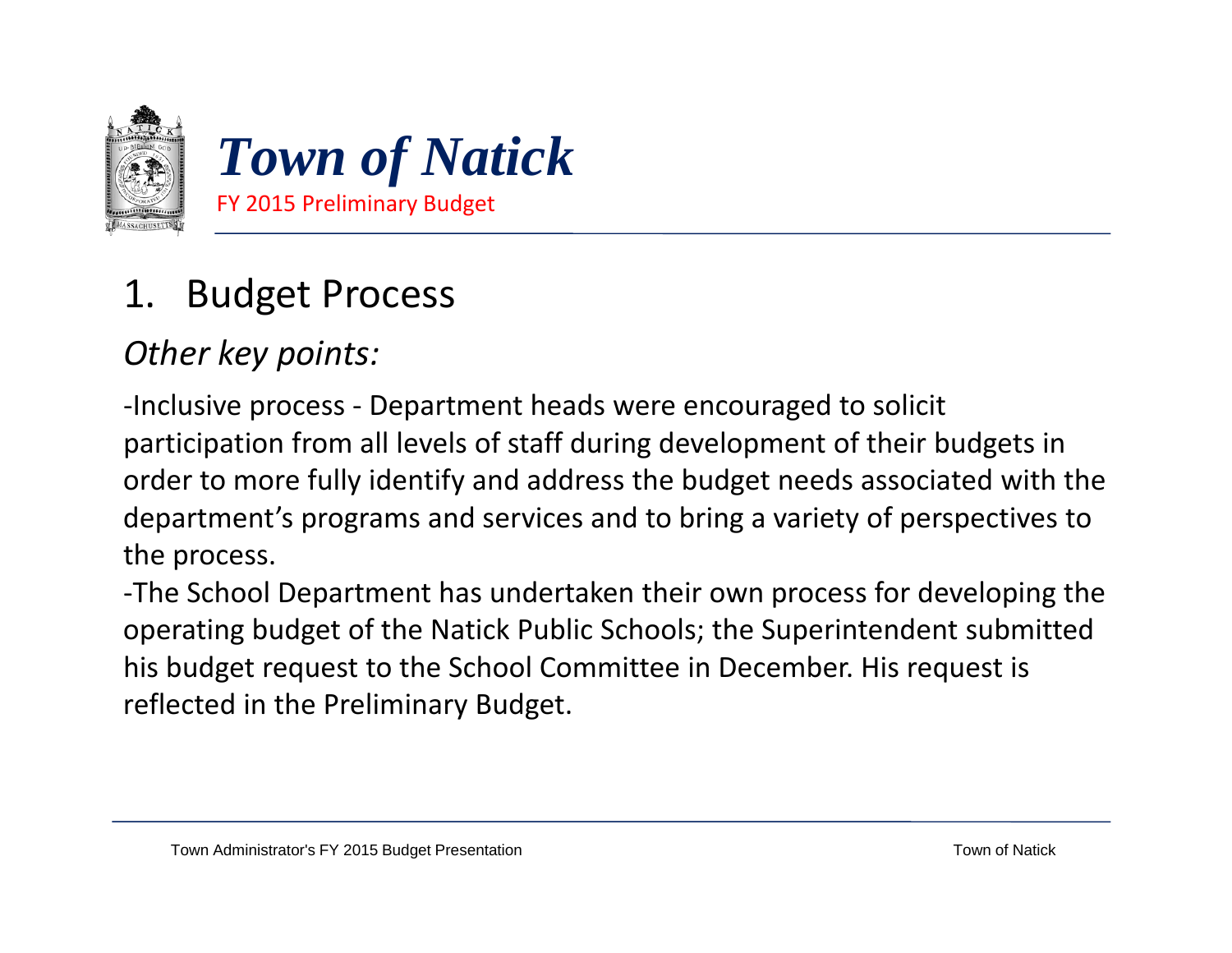

‐ As required by Charter, the Town Administrator is responsible for making budget recommendations for all Town programs, including a total School budget. This presentation and submission is <sup>a</sup> complete budget, though not one in balance; in fact, *<sup>a</sup> deficit of nearly \$3.75 million results* from the projected revenues and requested general government, school and shared expenses.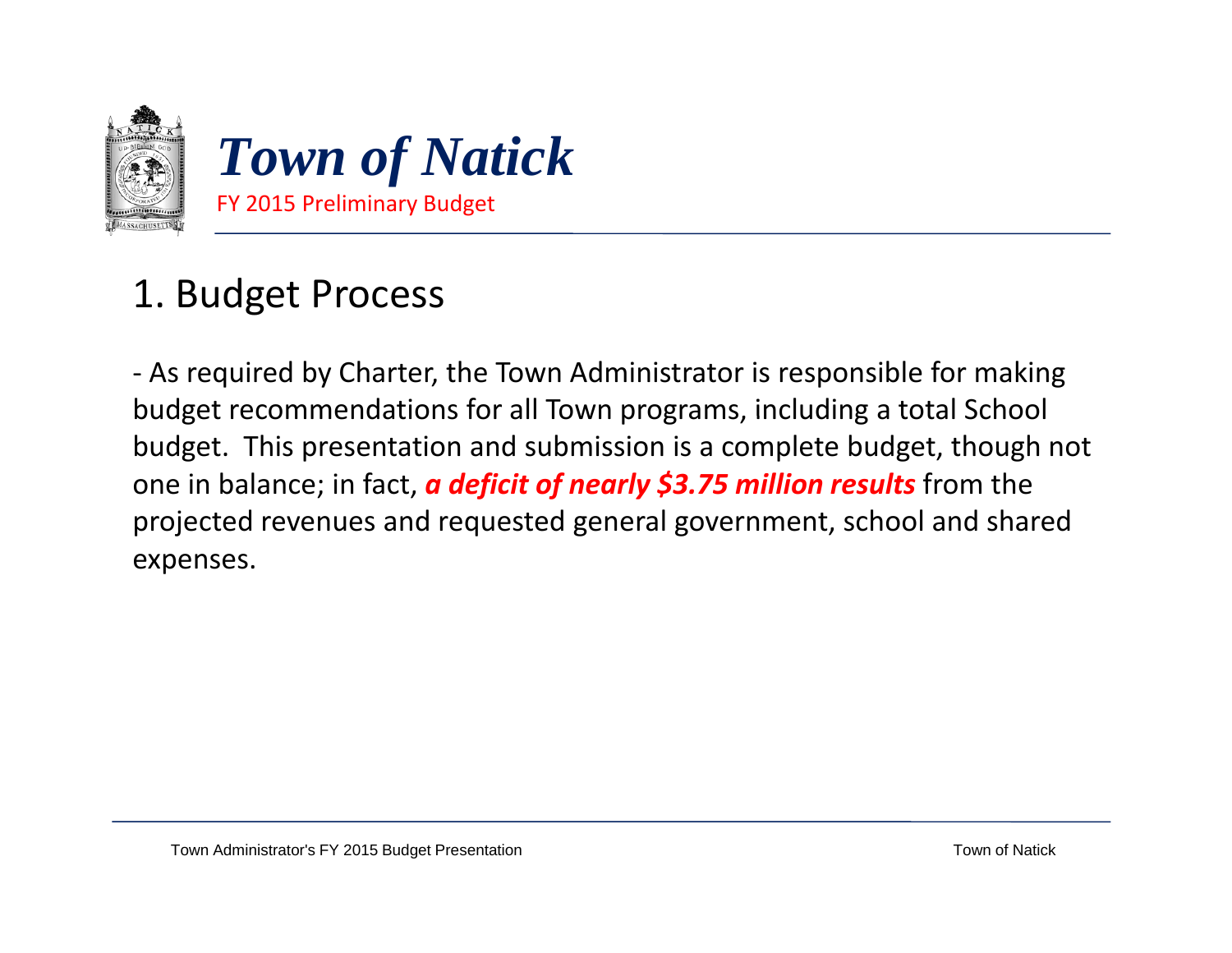

#### *Budget is out of balance:*

## FY 2015 Preliminary Budget as of January 2, 2014

| <b>Revenues:</b>           | \$127,727,715       |  |  |
|----------------------------|---------------------|--|--|
| <b>Expenses:</b>           | \$131,477,116       |  |  |
| <b>Balance/ (Deficit):</b> | $(5 \t3, 749, 401)$ |  |  |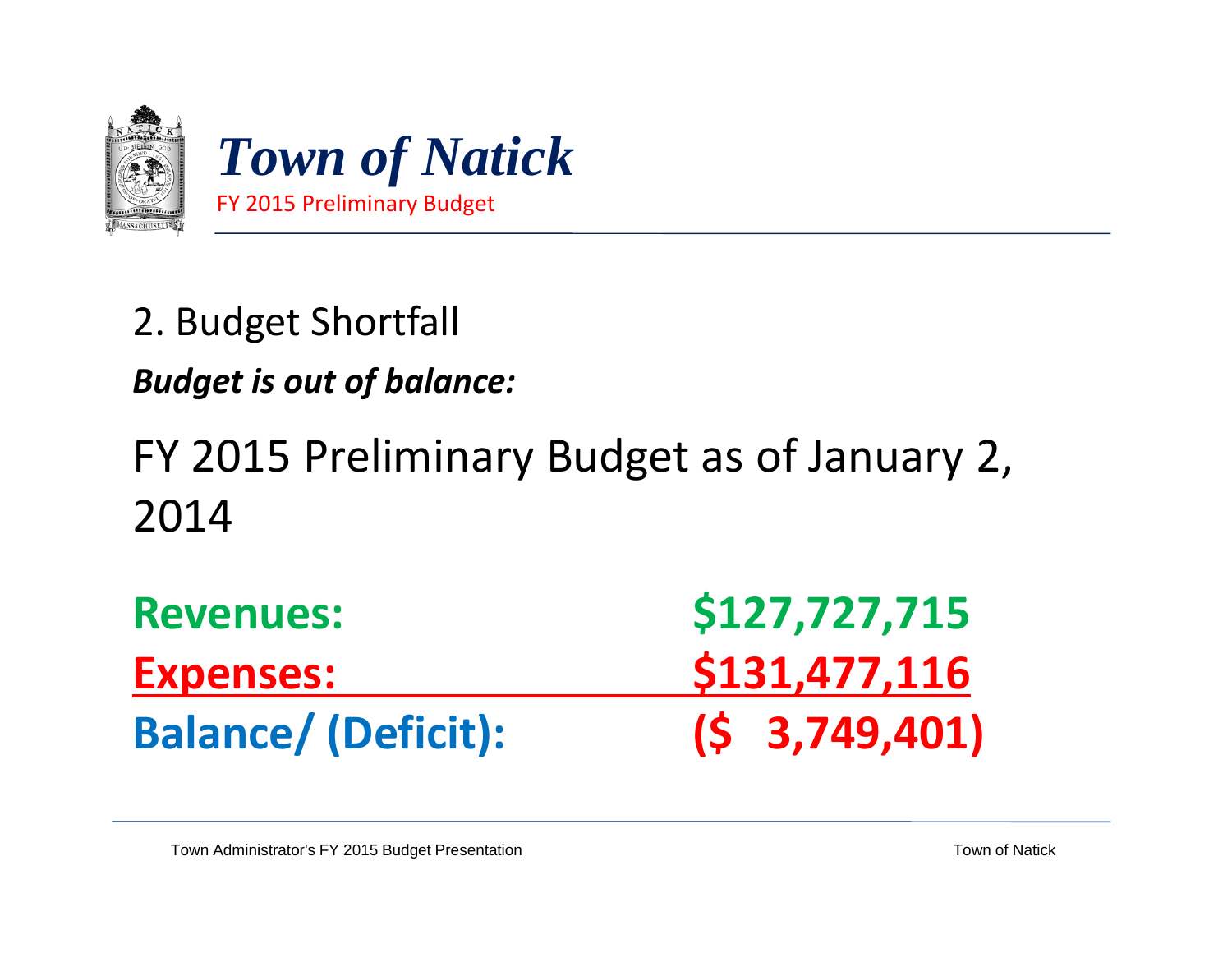

*Drivers of imbalance (Revenues):*

- 1) Early projections are that revenues will be more than \$1,86 million lower than FY 2014 revenues – very conservative projections used at this stage of budgeting process; inevitably projections will increase as more reliable information becomes available.
- 2) Conservative approach is critical to ensure are adequate funds are available in support of operating costs. "Excess" funds result in available Free Cash.
- 3) Recently, Free Cash has provided beneficial opportunities to build reserves, plan for future capital needs and reduce taxpayers' burden.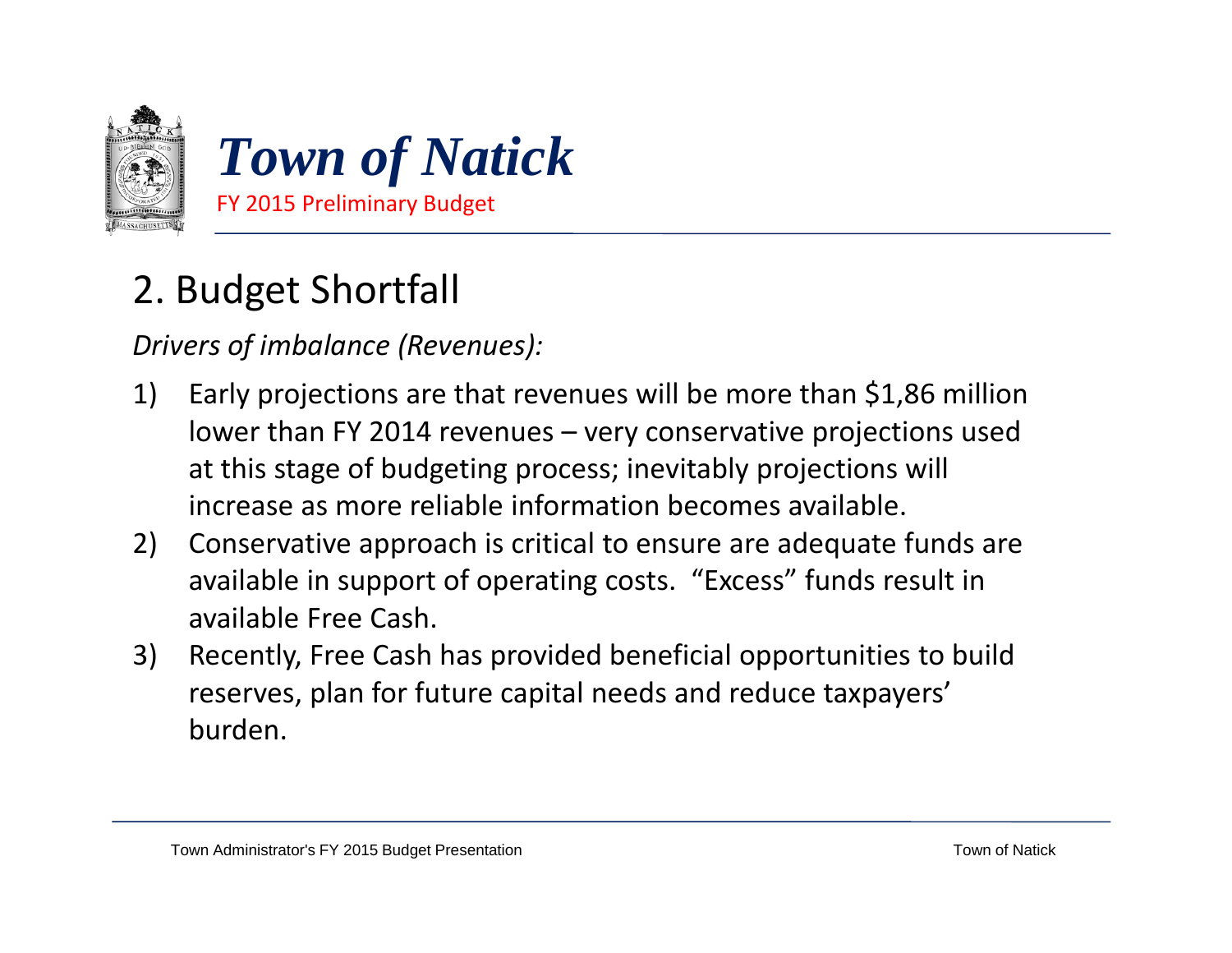

*Drivers of imbalance (Expenses):*

1) Keefe Tech School. We have budgeted <sup>a</sup> 10% increase for Keefe Tech – to account for any potential enrollment increases from Natick. This number can and will change once <sup>a</sup> preliminary budget is provided by Keefe Tech later in January.

2) Department Operating Budgets. In the Town Administrator's past projections for the FY 2015 budget, we had built in an anticipated 2.5% increase across general government departments and <sup>a</sup> 4.5% increase in the school department budget; both projections included anticipated cost‐of‐living adjustments (COLAs) for all employees.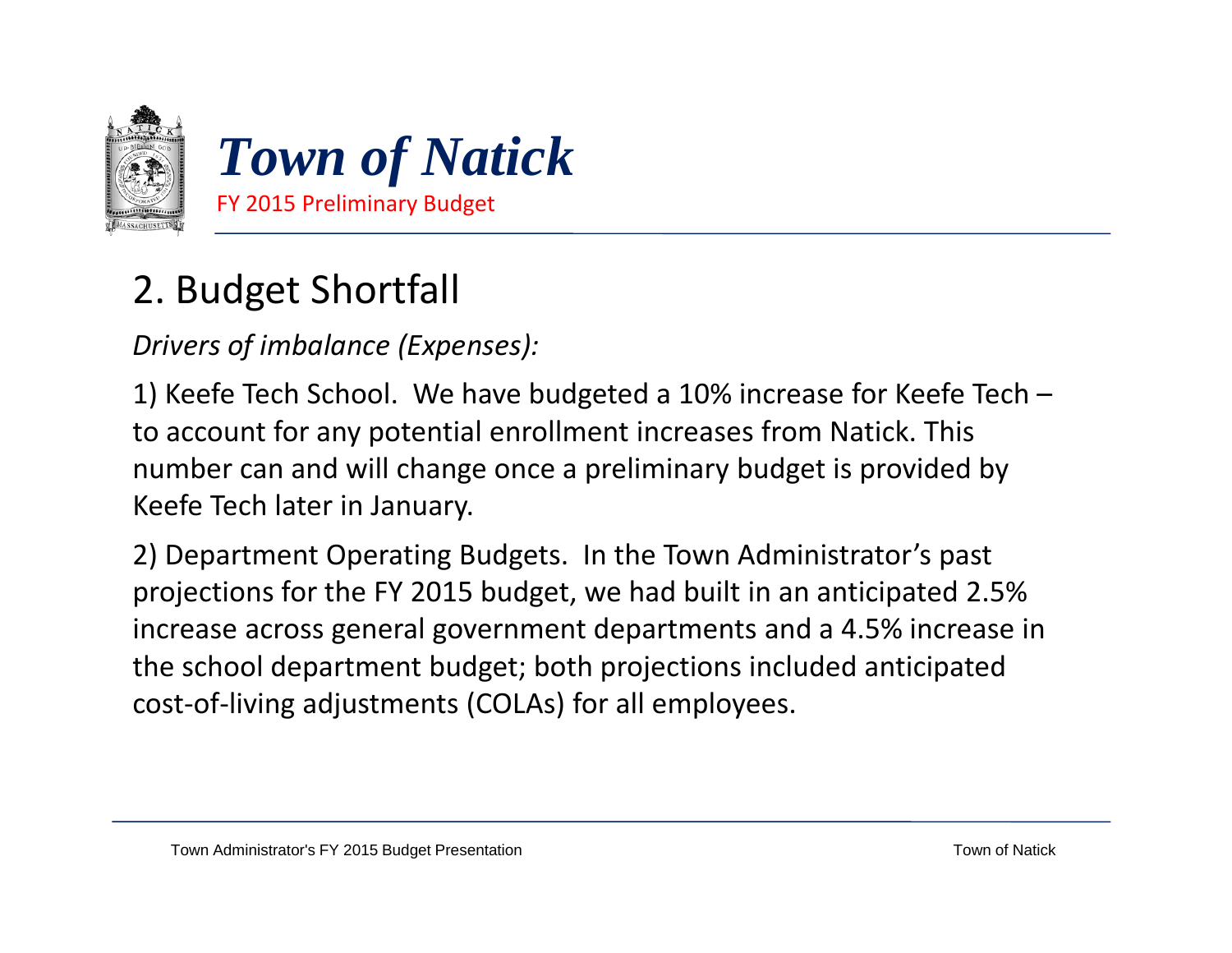

*Drivers of imbalance (Expenses):*

2a) School Increases.

‐ The preliminary budget submitted by the school department however provides for <sup>a</sup> 9.54% increase. This increase is being driven primarily by the addition of 22 staff positions (due to increased enrollment and special education compliance requirements), COLAs for all union employees, and higher special ed. out‐of‐district tuition costs.

2b) Municipal Increases:

- Overall, a 1.89% increase over FY 2014 (inclusive of COLAs).

‐ Largest increases in Public Works (3 new FTE positions), Public Safety (2 new FTE positions) and Admin. Support Services (2 new FTE positions ‐ 1 in Selectmen, 1 in Finance)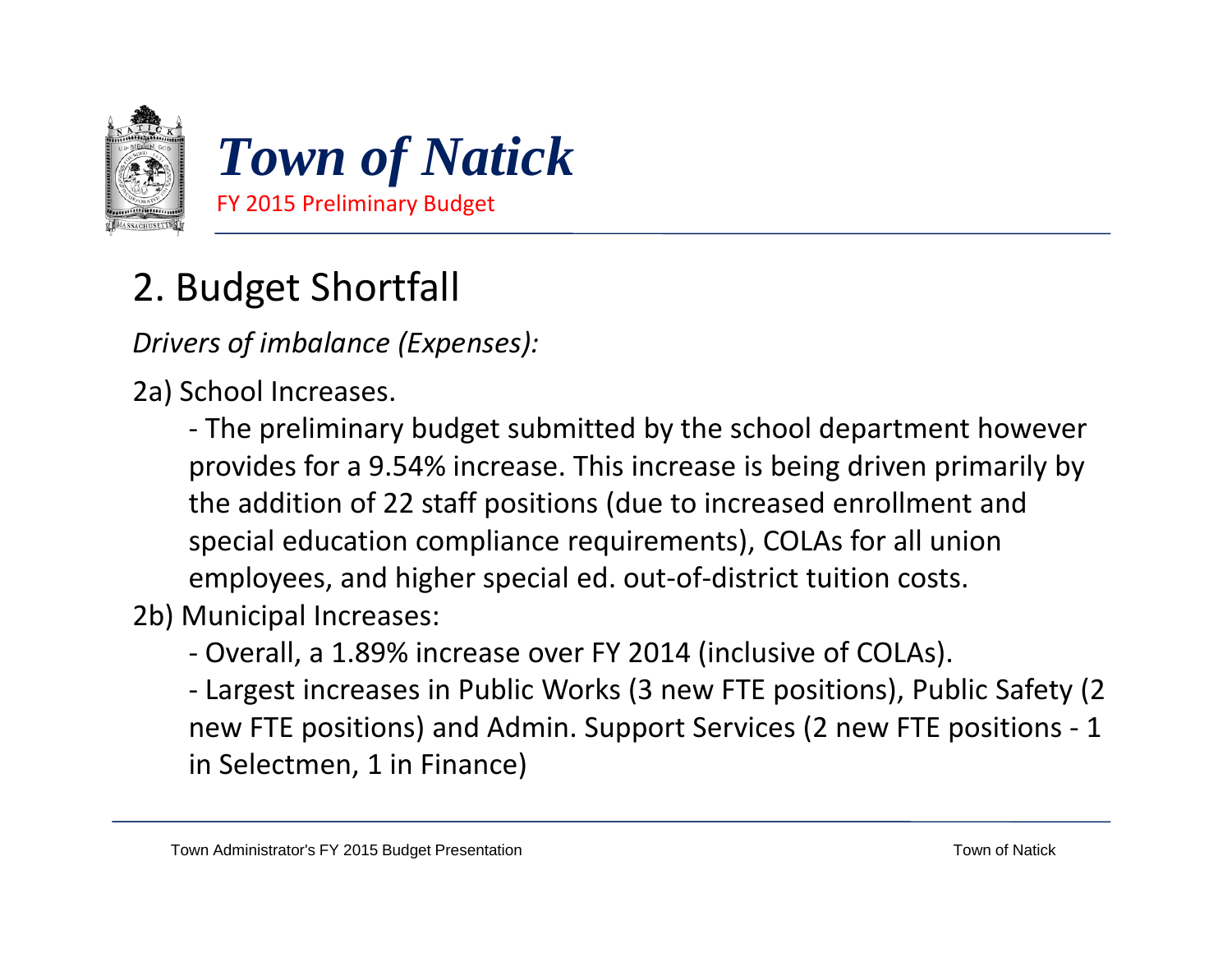

*Drivers of imbalance (Expenses):*

- 3) Benefit Increases:
	- Overall, a 7.21% increase over FY 2014. This is includes a forecasted 10% increase in health care rates; other costs areas vary in rate of increase/decrease. This amount is also likely to change when final health care rates are set in early February. Indications are this number may be even lower.
- 4) Pension Increases:
	- ‐ Overall, <sup>a</sup> 7.93% increase over FY 2014. This is inclusive of all pension costs – both non‐contributory and contributory.
- 5) Facilities Management Increases:
	- ‐ Overall, <sup>a</sup> 17.99% increase over FY 2014. This is <sup>a</sup> result of moving all expenses from DPW Build. Maint. into the Shared Facilities Budget.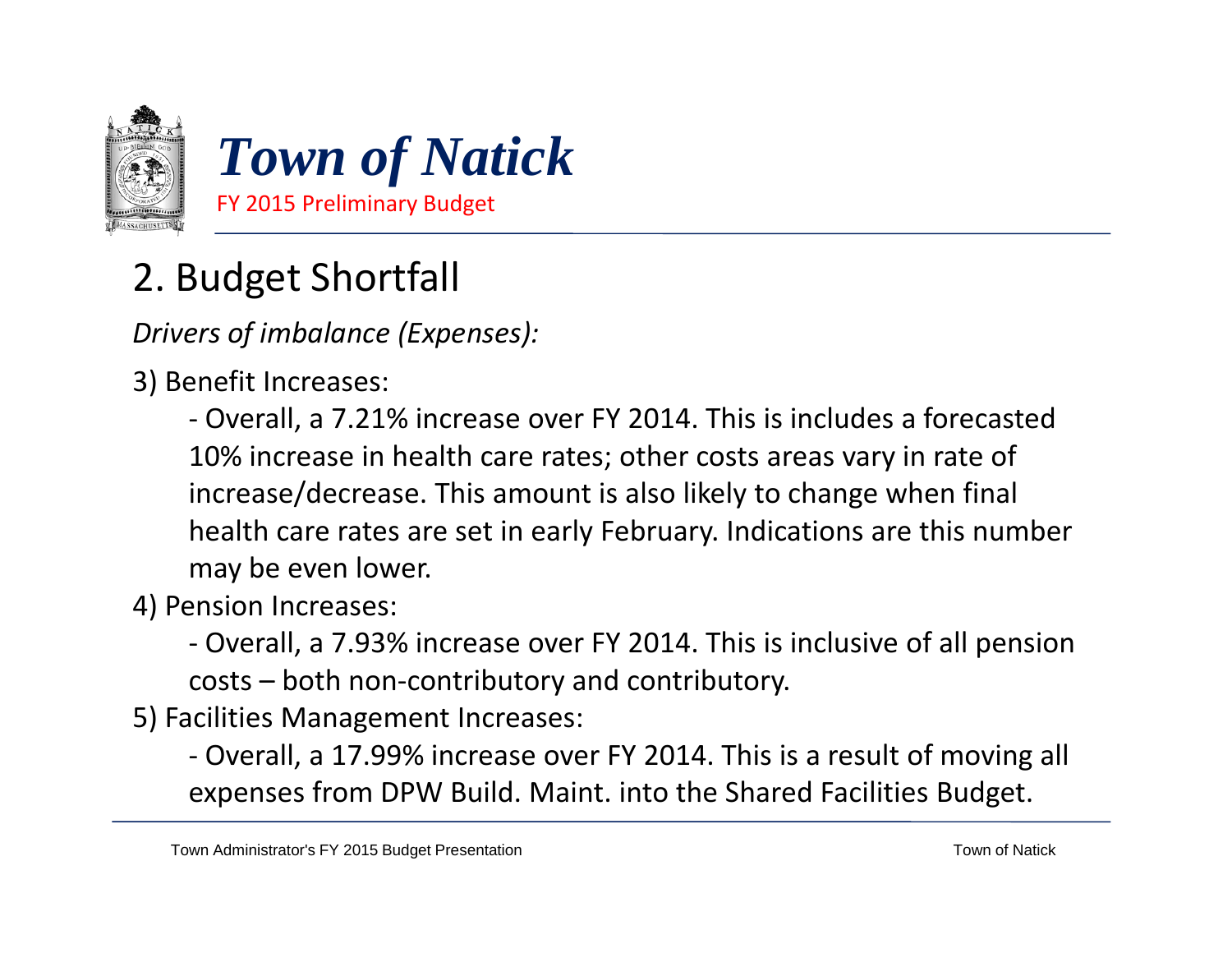

*Tow of atic n of Natick* FY 2015 Preliminary Budget

#### 3. Balancing the Budget

#### **Step 1: Reconciliation**

| Total FY 2015 General Fund Revenue |    |            | \$ | 127,727,715 |
|------------------------------------|----|------------|----|-------------|
| Less FY 2014 Education             | S  | 48,588,672 |    |             |
| Less FY 2014 Municipal*            | \$ | 30,530,805 |    |             |
| Less FY 2015 Shared**              | \$ | 39,829,525 |    |             |
| Less FY 2015 Capital               | \$ | 1,337,400  |    |             |
| Less FY 2015 Other/Reserves        | \$ | 5,715,981  |    |             |
| <b>Incremental Revenue</b>         |    |            | S  | 1,725,332   |

\* Includes Libraries

\*\* Includes Keefe Tech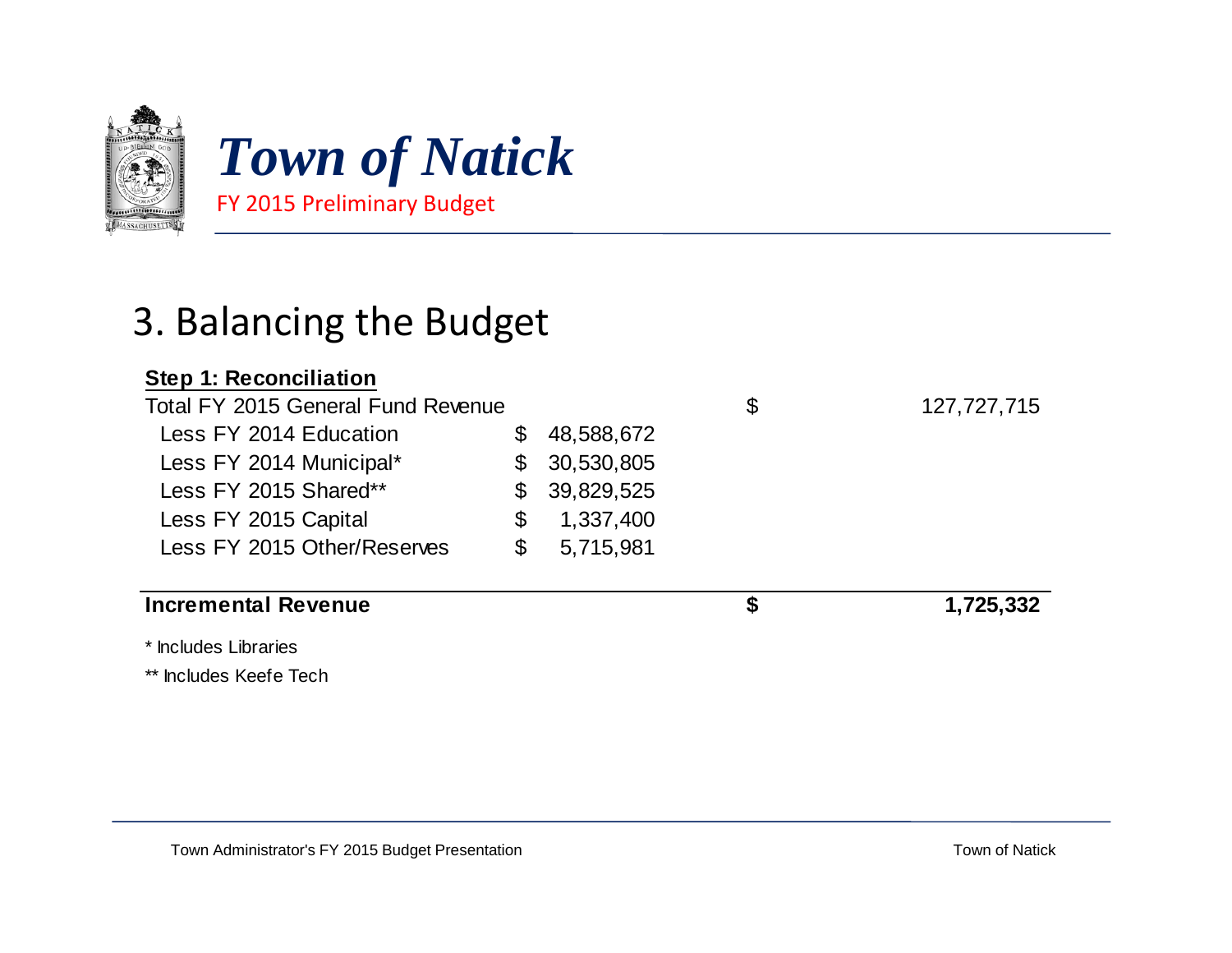

#### 3. Balancing the Budget

FY 2014 - Fall 2013 (Annual Town Meeting)

| Municipal | $$30,530,805$ 38.6%  |  |
|-----------|----------------------|--|
| School    | $$48,588,672$ 61.4%  |  |
| Total     | \$ 79,119,477 100.0% |  |





Town Administrator's FY 2015 Budget Presentation **Town CONSIDENTS** Town of Natick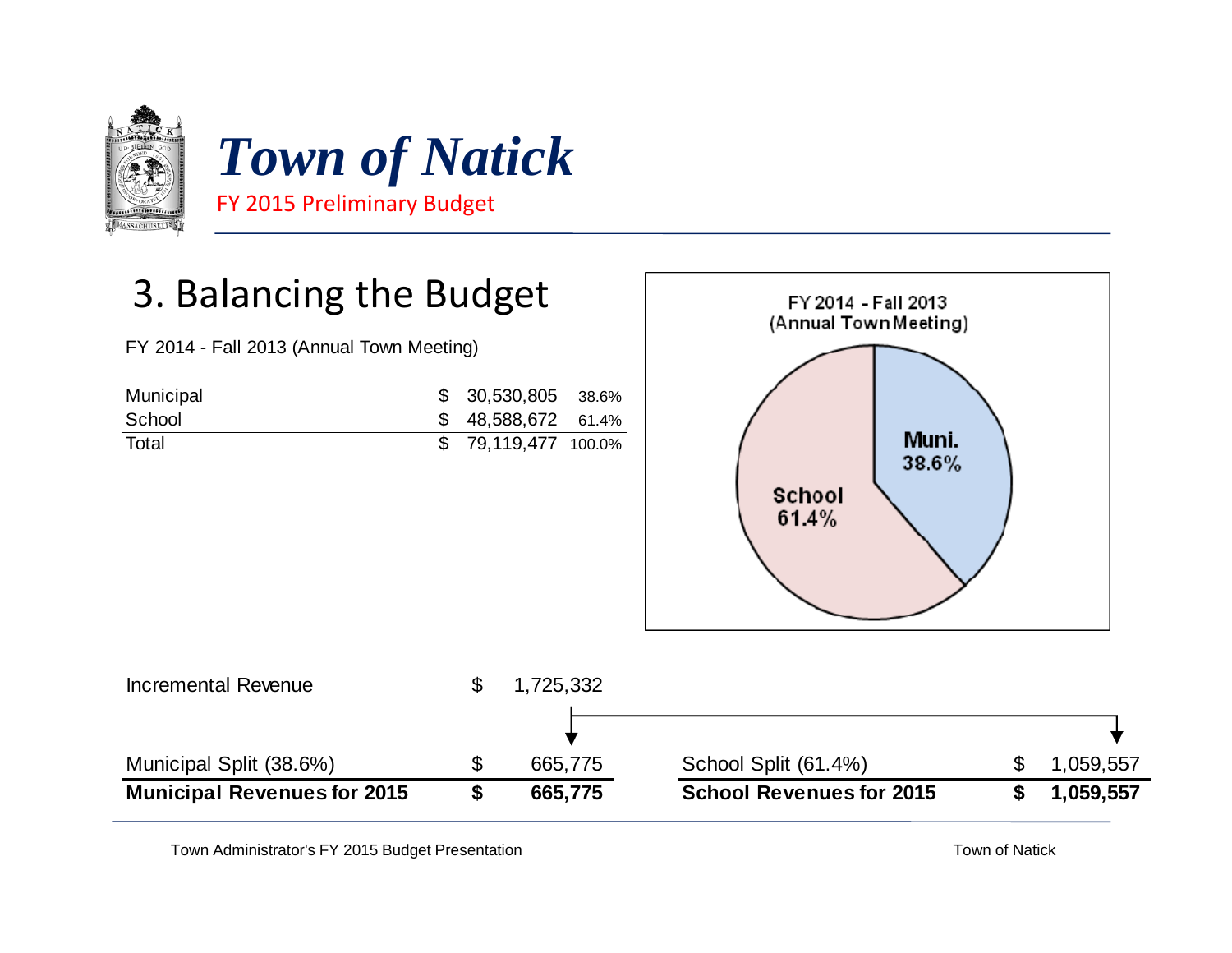

*Tow of atic n of Natick* FY 2015 Preliminary Budget

#### 3. Balancing the Budget

#### **Step 3: Deficit Determination**

| <b>Municipal Request Increment</b>   | \$<br>(578,581) | <b>School Request Increment</b>         | (4,577,938)<br>\$ |
|--------------------------------------|-----------------|-----------------------------------------|-------------------|
| Add Municipal Added Position Bene \$ | (85, 652)       | Add School Added Position Benefi \$     | (232, 562)        |
| <b>Less Incremental Revenues</b>     | \$<br>665,775   | <b>Less Incremental Revenues</b>        | 1,059,557<br>\$   |
| <b>Municipal Surplus / (Deficit)</b> | \$<br>1,542     | <b>Education Surplus / (Deficit)</b>    | (3,750,943)<br>\$ |
|                                      |                 |                                         |                   |
|                                      |                 | <b>Balance as of 1/2</b><br>(3,749,401) |                   |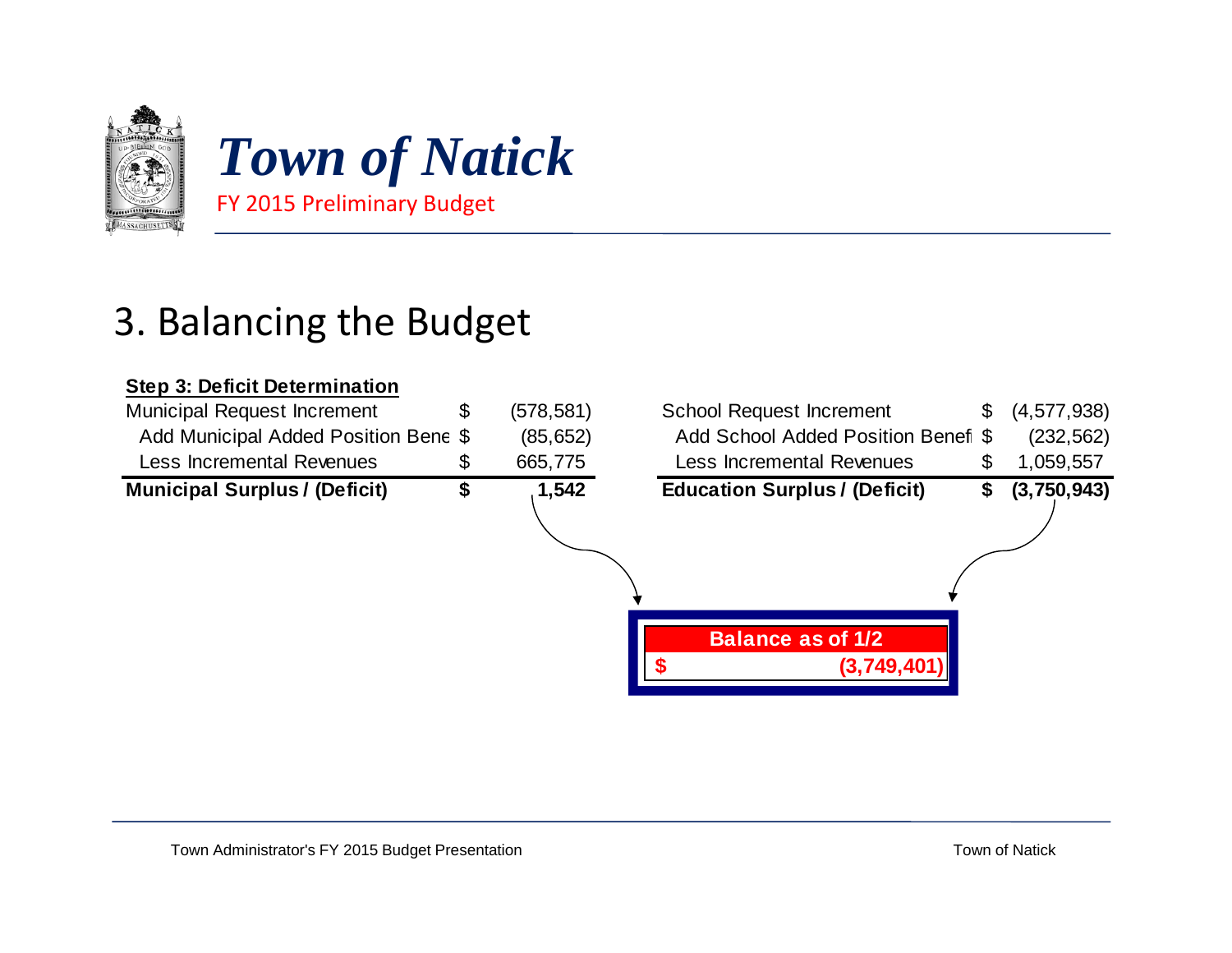

#### 3. Balancing the Budget

Budget gap closing options:

- 1) Increased revenues. Close monitoring of several revenue categories that we hope will turn more favorable during the budget review process. Local receipts are \$30,000 higher than the FY 2014 estimate, but more review will be conducted after mid‐year revenue collections are finalized and excise tax bills are sent in early February.
- 2) Fee Increases: Evaluation of opportunities for fee increases.
- 3) Budget Reviews: Evaluation of areas where budgeted amounts may be able to be reduced without impact, including costs for health care benefits.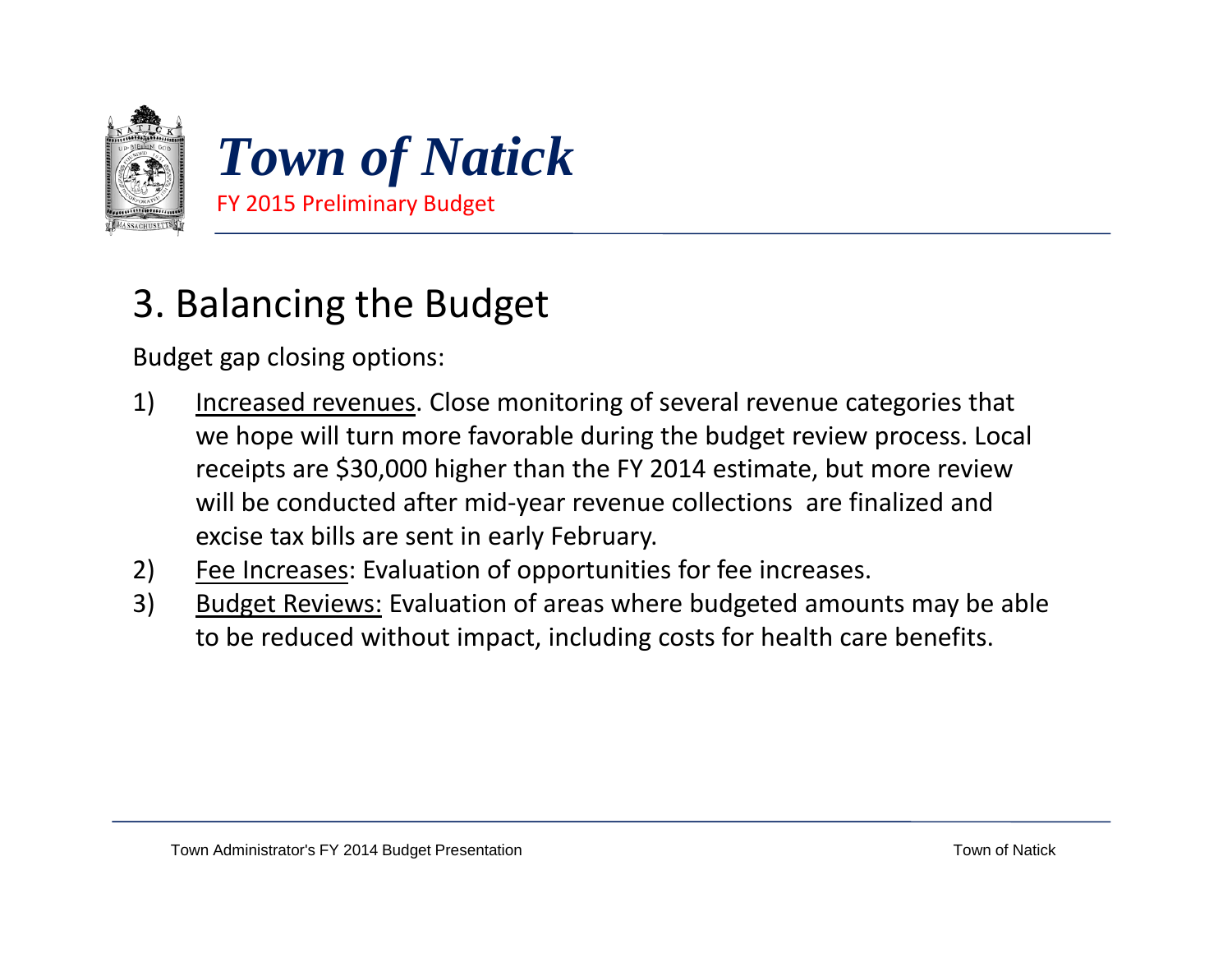

#### 3. Balancing the Budget

Budget gap closing options:

4) Personnel Reductions: Personnel reductions will certainly be evaluated; If there are no savings found through the options listed above the budget would have to be reduced by \$3.75 Million – meaning at minimum most of the new positions proposed would have to cut or existing positions realigned to accommodate them.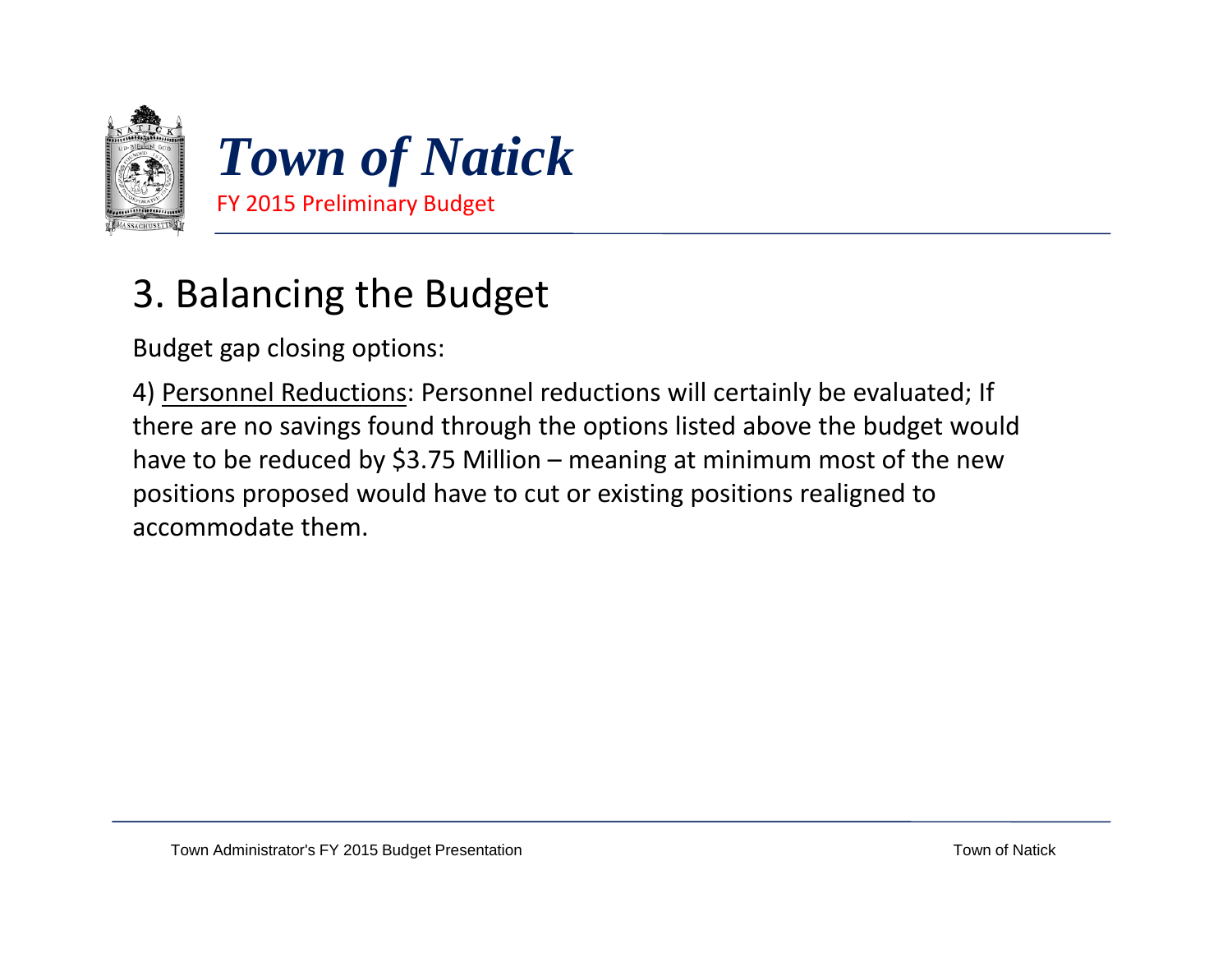



## 4. Budget Accomplishments

Although out of balance at this time, the FY 2015 Preliminary Budget proposes many important improvements:

‐ Funds important positions within municipal government for public works, public safety and continues succession planning efforts within Administrative departments such as the Board of Selectmen/Town Administrator's Office and Finance.

‐ Continues subsidy of taxpayer cost for the High School, & Community/Senior Center projects ‐ *\$750,000 in FY 2015*. This will directly lower the amount taxpayers have to pay in FY 2015 for the projects.

‐ Continues reduction in Indirect Cost charges against the Water/Sewer Enterprise Fund; this is <sup>a</sup> planned adjustment over <sup>a</sup> three year period.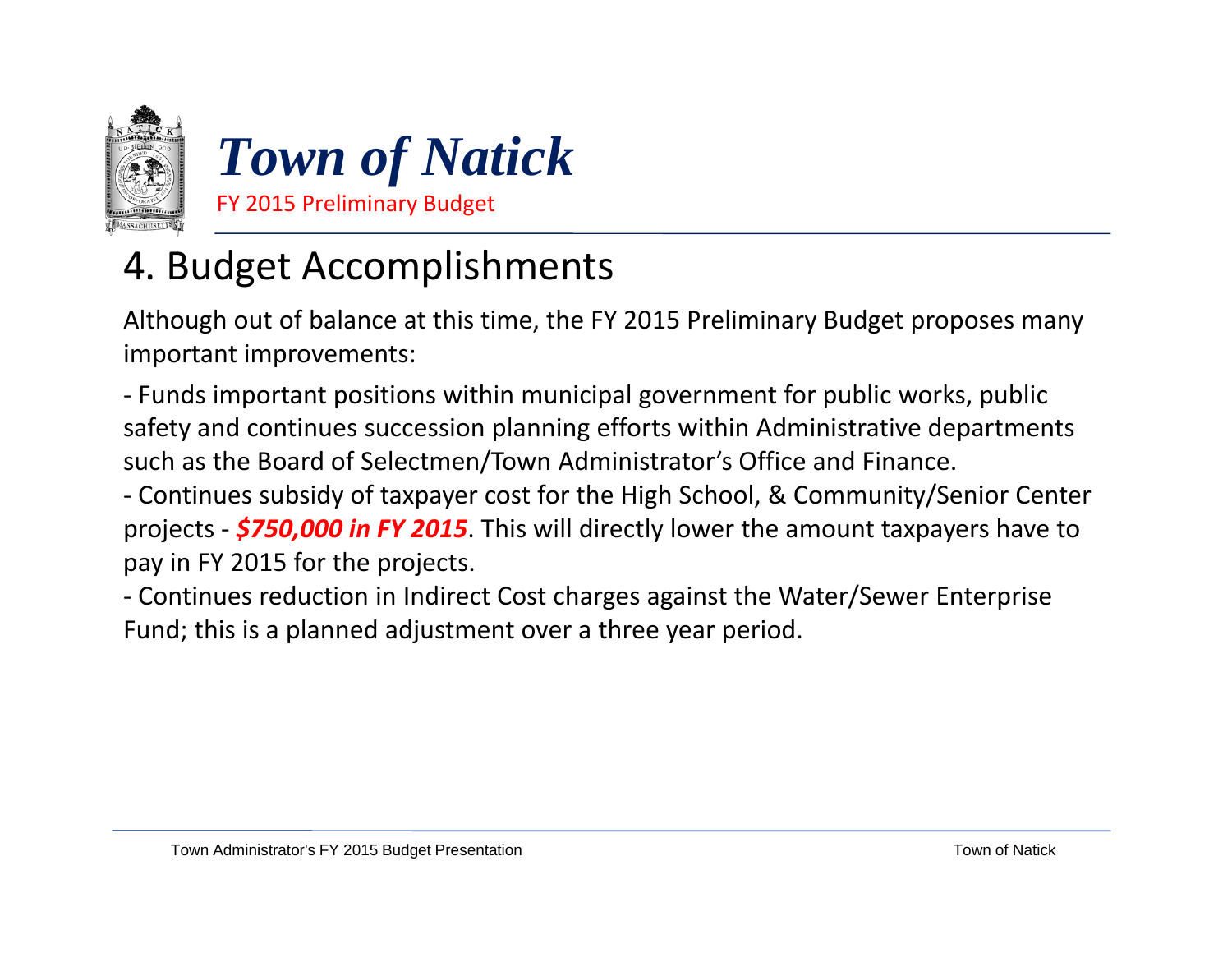



#### 5. Eye to the Future: Upcoming Issues

- ‐ Continued significant increases in the Contributory Retirement System contributions in the range of 8% (This year and beyond)
- ‐Funding of the Town's "other post-employment benefit" (OPEB) obligation.
- $\overline{\phantom{a}}$  Settlement of remaining contracts for FY 2013‐2015 (which we will continue to negotiate during the FY 2014 budget year)
- ‐Increasing school enrollment & senior population
- ‐Continued replacement of capital – especially roadways, sidewalks and schools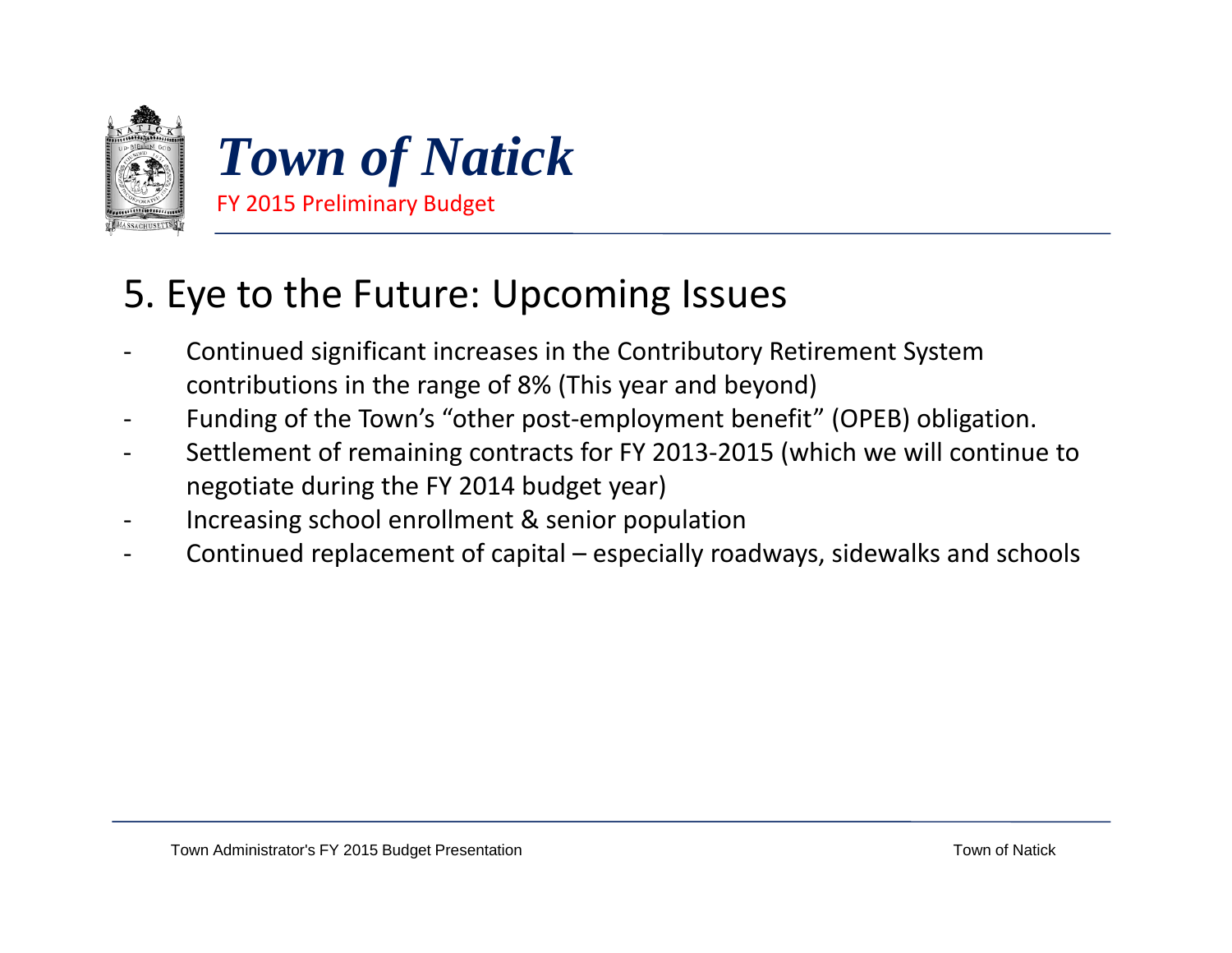



#### 6. Closing

- ‐ Yet again, we face <sup>a</sup> challenging budget year which has <sup>a</sup> significant but not insurmountable deficit to close.
- ‐- As always, we encourage the public's awareness and participation throughout the budget process.
- ‐ Overall, the Town still has <sup>a</sup> solid financial base with improved reserves, (although not yet at our target levels), <sup>a</sup> stellar Credit Rating, appropriate capital funding and comparatively low taxes for the Metrowest area.
- ‐ The summary of this presentation is that, notwithstanding the deficit position reflected in this preliminary budget, we are in <sup>a</sup> rather solid financial position. This enviable position should encourage us to continue our conservative financial practices with <sup>a</sup> keen eye on the many needs and challenges that lie ahead. Discretion and good sense must be our guide as we evaluate our opportunities.